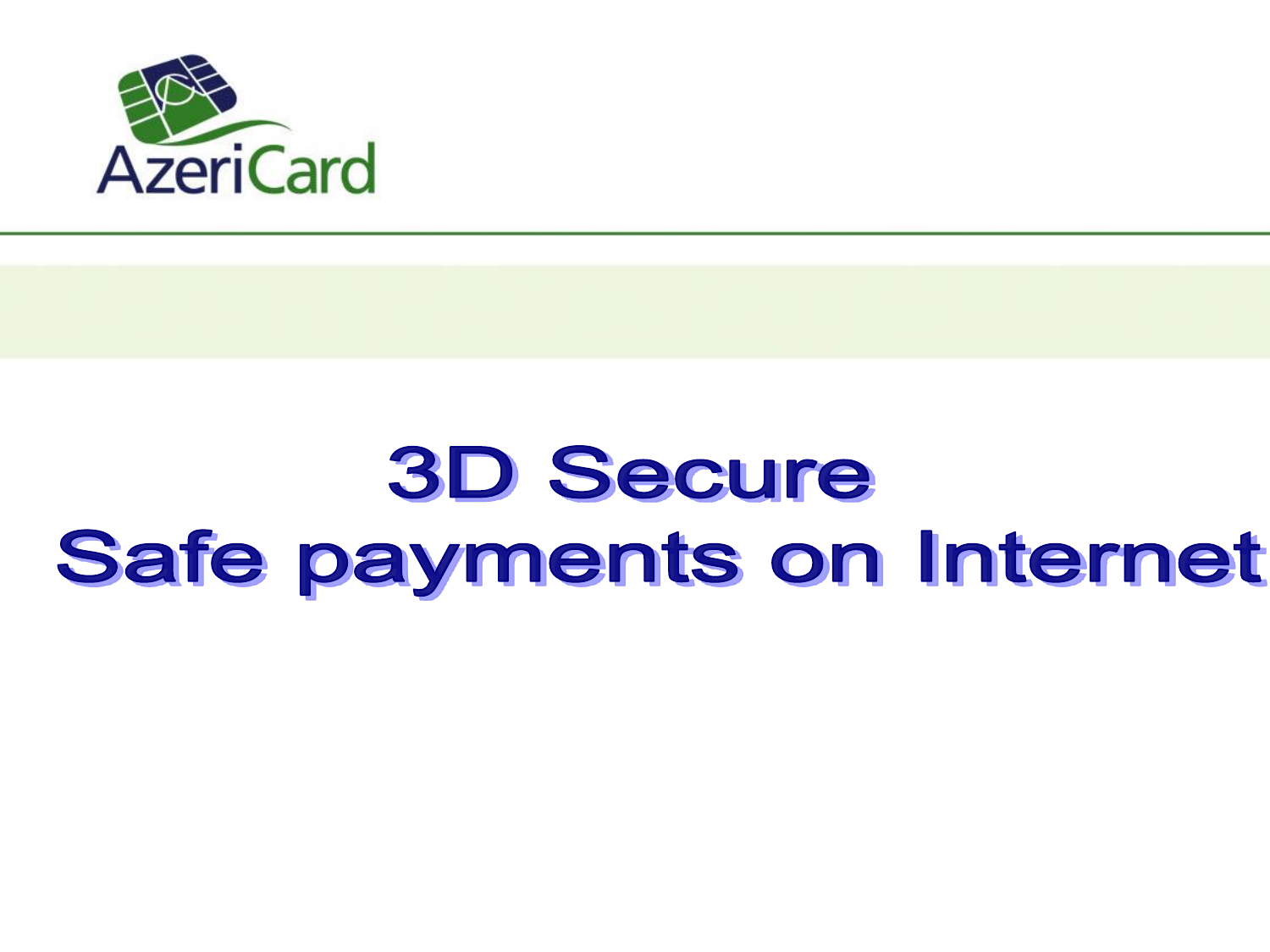### What is 3D Secure?

AzeriCard processing center offers plastic card owners to join 3D secure verified by VISA/ MasterCard Secure Code to ensure safe card operations on Internet.

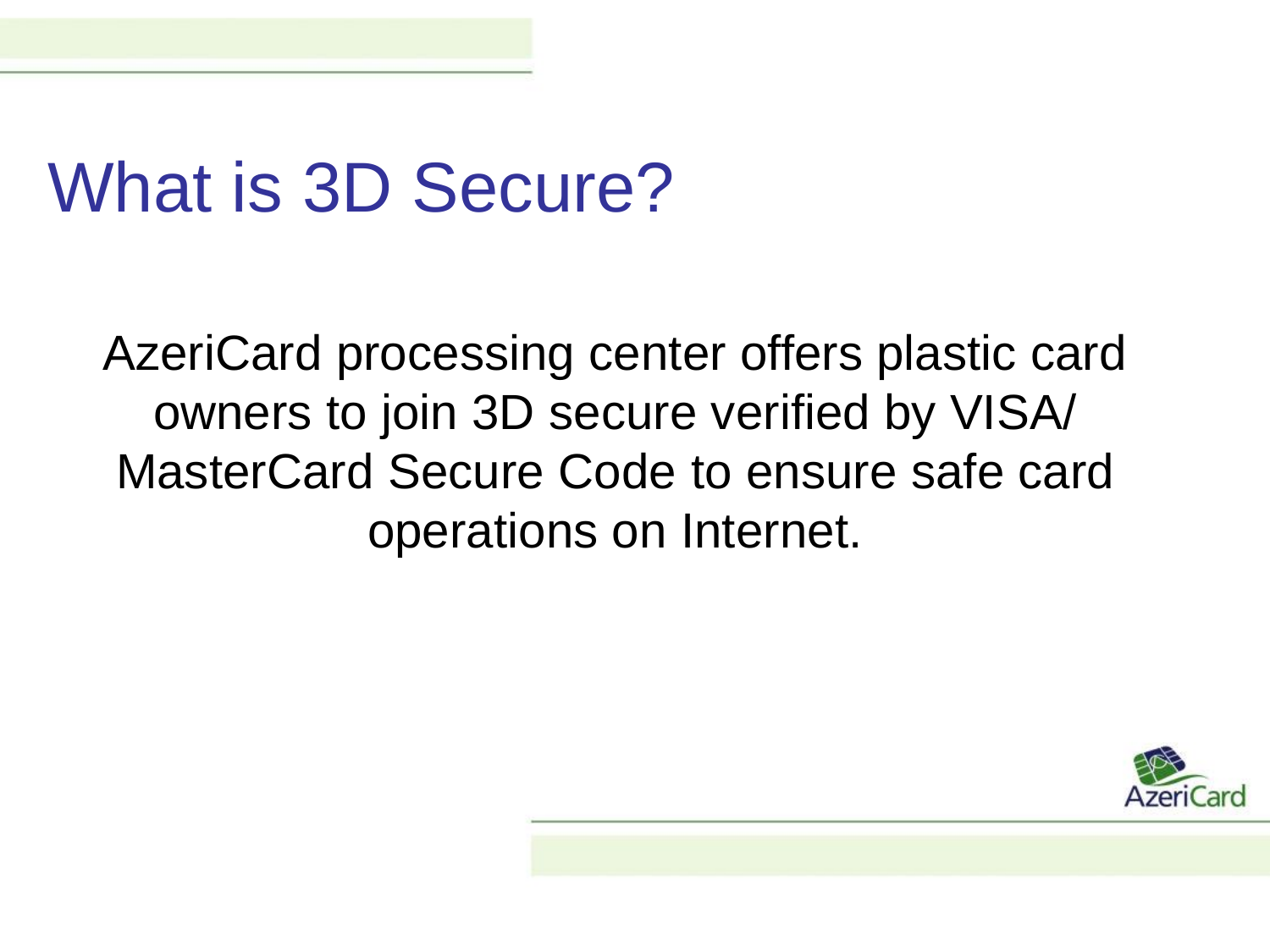# What is 3D Secure technology?

3D Secure ensures safe shopping on Internet.No one can do operations on Internet with plastic card connected to 3D Secure apart from its owner.

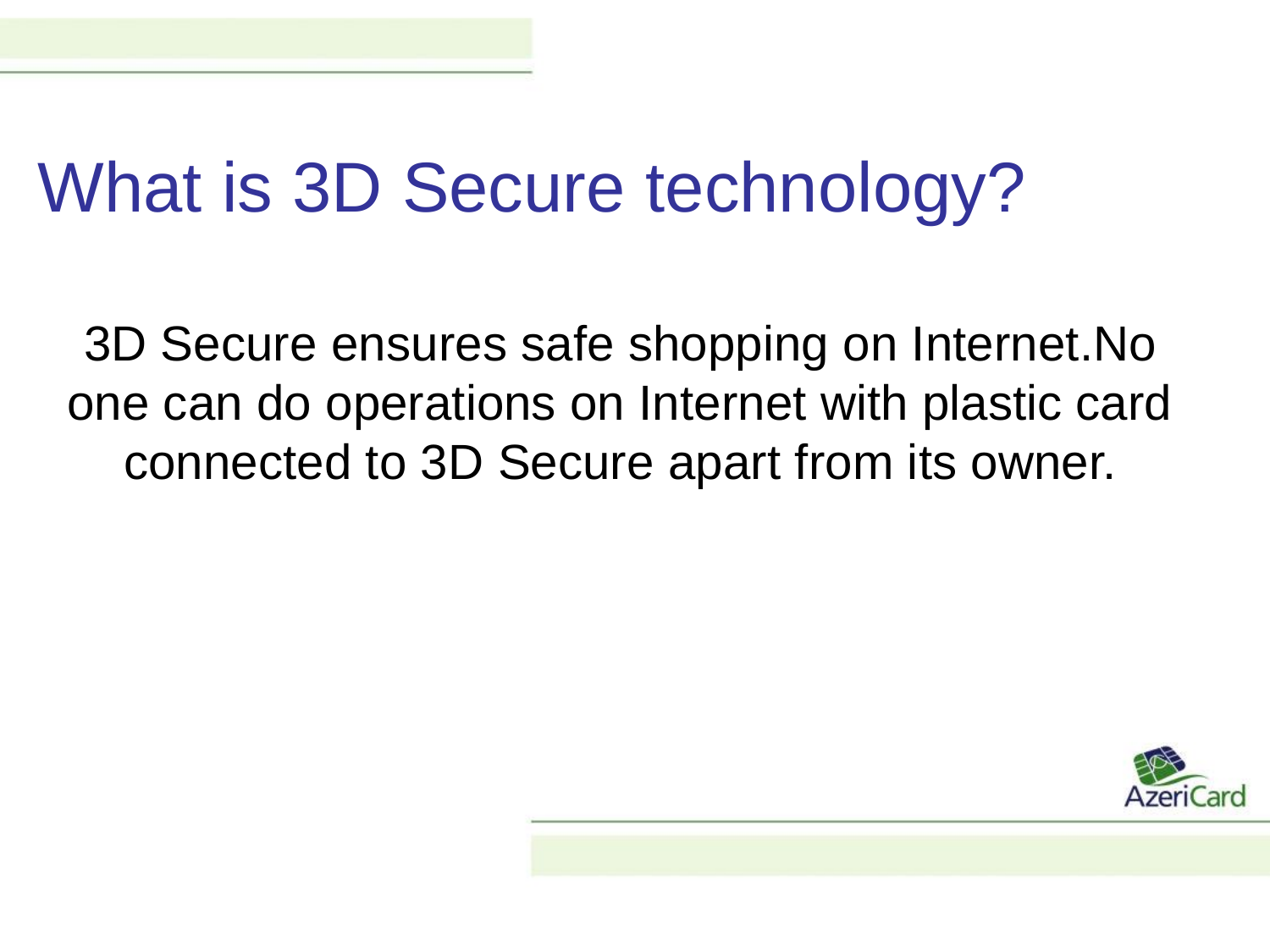# How to get 3D Secure password?

There are two ways to activate the service: Obtain one use passwords from ATM or receive one use passwords by SMS.(Only for cards with SMS notification service)

Choose Services section to get passwords from ATM.



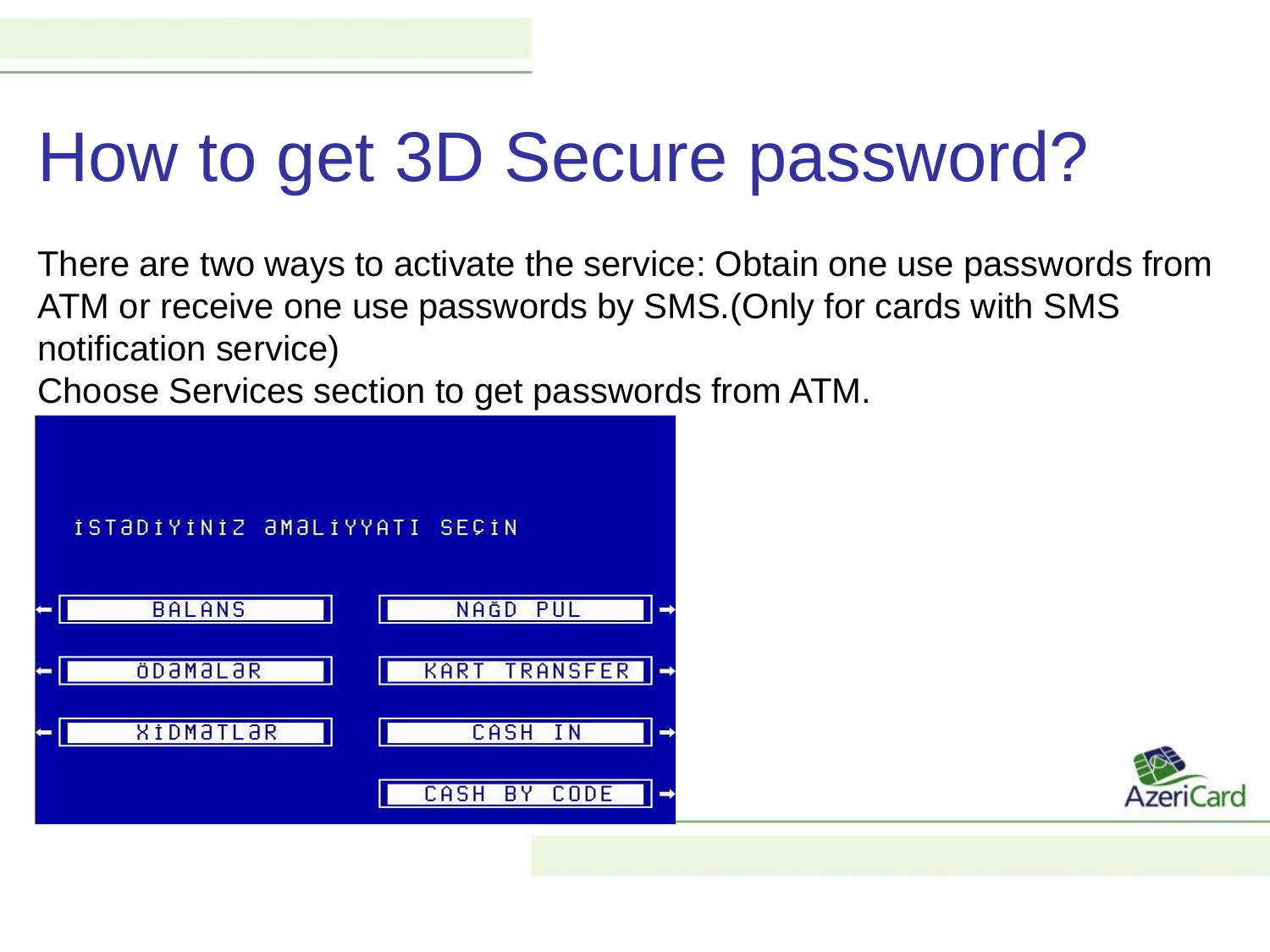#### "Choose IB və 3D Secure password list



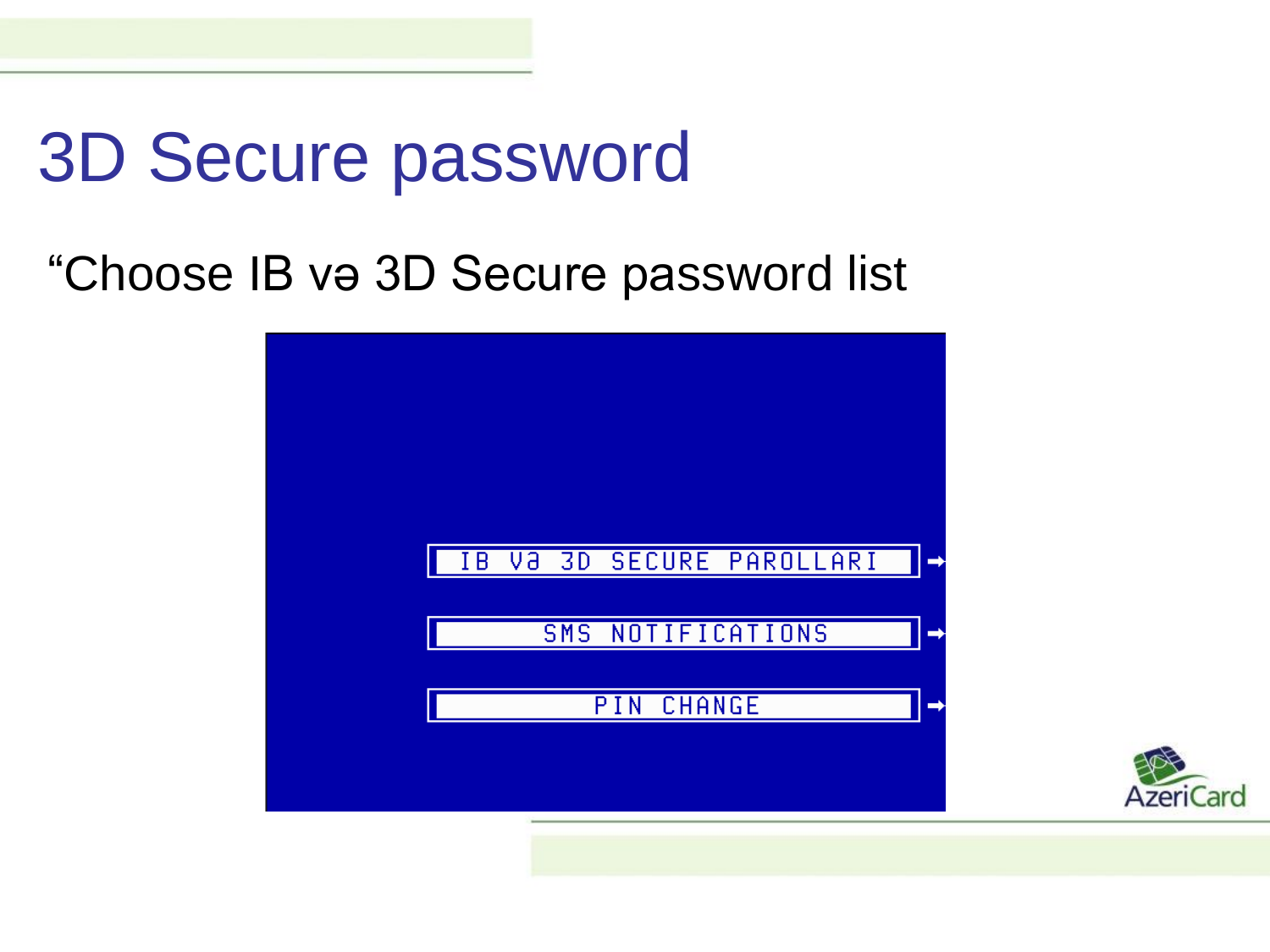### Later ATM will print password list.

|                | $-2. AZERICARD -$             |
|----------------|-------------------------------|
|                | TEL. 1994 12) 598 43 76       |
| <b>IBA</b>     |                               |
|                | TERMINAL 0000059S             |
|                | ATM J JBA HEAD OFFICE         |
|                | DATA. 13.06/06 BPEMR 12 49 43 |
|                | KAPTA, 6., 4535               |
|                | RRN 816501065049              |
|                | ONE TIME PASSWORD LIST        |
|                | 01 SC-GBRCN                   |
| 02             | CS37FJIT                      |
|                | 03 VI16M4BE                   |
|                | 0: ARMPHIGC                   |
|                | $0.5 - U(0.12.86.8)$          |
|                | 06 L5UBNKJ1                   |
|                | $0.7$ $4 N1$ TD TW?           |
|                | $0.8$ $5 M 3B 9 M K 1$        |
|                | 09 7H8P9CE7                   |
|                | 10 3U: ULMX4                  |
|                | 11 SC-LLVCR                   |
|                | 12 YJ1 MT ? WT                |
| 13             | LAE13BJT                      |
| 1.4            | $- XD2LIP -$                  |
| 1.5            | 1 Y1 5 4 DLL                  |
| 16             | VL6ALQJ3                      |
| 1 <sub>T</sub> | <b>S78BT3WP</b>               |
| 1 <sub>6</sub> | 53ZA2BZP                      |
| 19             | 22 GO FSLN                    |
|                | 20 44 BLZ VW-                 |

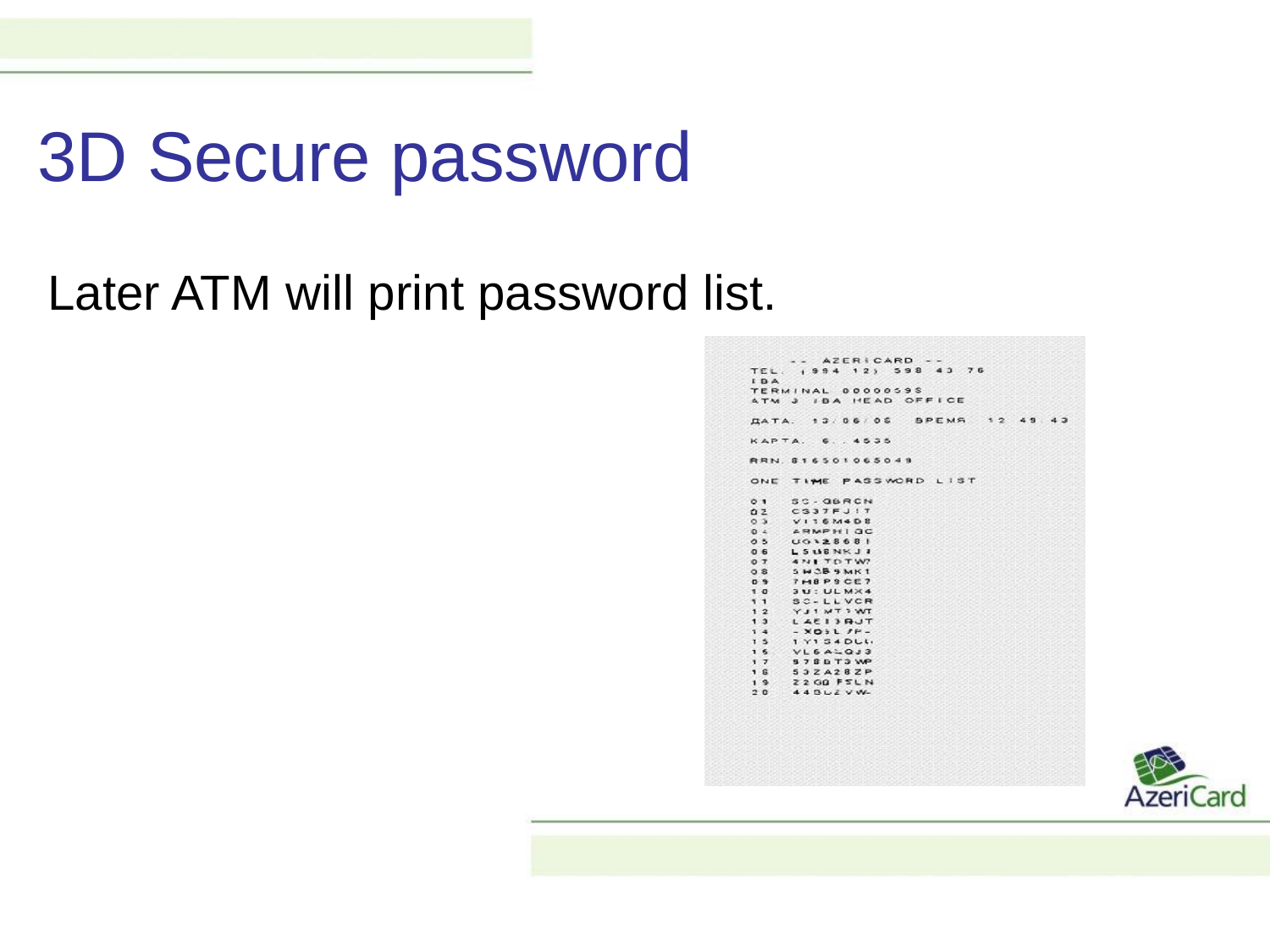Print IB password list and enter [https://acs.3dsecure.az/way4acs/enroll.](https://acs.3dsecure.az/way4acs/enroll) This link is also available at [www.azericard.com](http://www.azericard.com/) web page.

| by VISA                           | AzeriCard                                                                                                                                                                     | <b>MasterCard</b><br>SecureCo |
|-----------------------------------|-------------------------------------------------------------------------------------------------------------------------------------------------------------------------------|-------------------------------|
|                                   | İnternetdə istifadə edərkən, kartınızı qoruyun                                                                                                                                |                               |
|                                   | Kartınızı İnternet-də Dələduzluq əməlliyatlarından qorumaq məqsədi ilə 3-D Secure<br>proqrammlarında iştirak etmək üçün qeydiyyatdan keçirdə bilərsiniz.                      |                               |
| istiyacak.                        | Qeydiyyatdan keçəndən sonra, 3-D Secure proqramını dəstəkliyən internet-mağazada<br>əməliyyatı uğurla tamamlamaq üçün, bankınızın internet-sistemi sizdən parolu daxil etməyə |                               |
| "Aktivləsdirmək" düyməsini seçin. | Proqramda iştirak etmək üçün parolu bilirsinizsə, kartınızın nömrəsini daxil edin və                                                                                          |                               |
|                                   |                                                                                                                                                                               |                               |

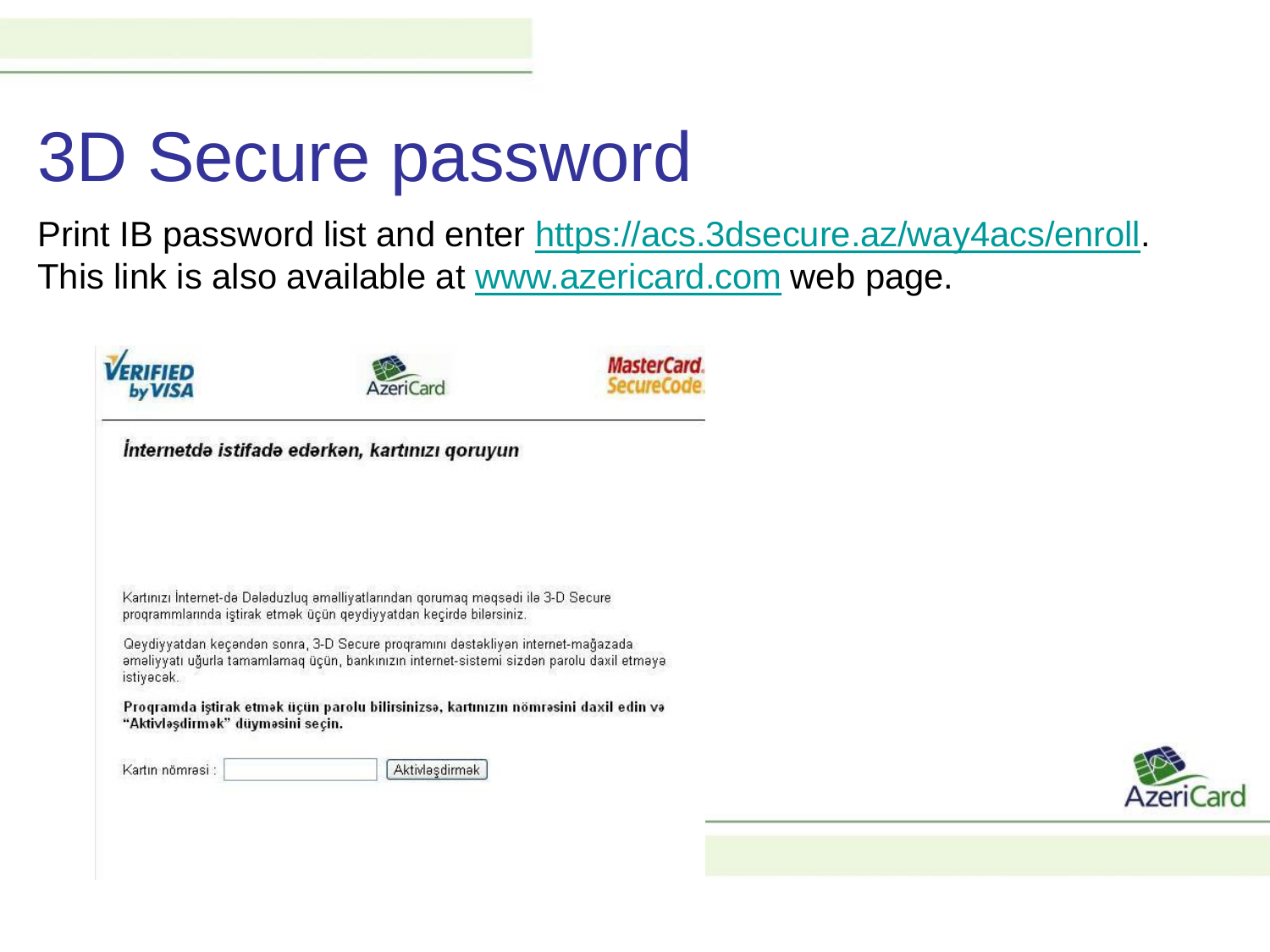#### Choose authentication form: One use SMS password Password list

|              | <b>VERIFIED</b><br>by VISA                                                                          | AzeriCard                                  | <i>MasterCard.<br/>SecureCode</i> |  | <b>VERIFIED</b>              | AzeriCard                                                                                           | <b>MasterCard.</b><br>SecureCode. |
|--------------|-----------------------------------------------------------------------------------------------------|--------------------------------------------|-----------------------------------|--|------------------------------|-----------------------------------------------------------------------------------------------------|-----------------------------------|
|              | Autentifikasiya növünü seçin                                                                        |                                            |                                   |  | Autentifikasiya növünü seçin |                                                                                                     |                                   |
|              | Qeydiyyat aparmaq üçün Sizi autentifikasiya etmaliyik. Zahmat olmasa olan növlərindən birini seçin. |                                            |                                   |  |                              | Geydiyyat aparmaq üçün Sizi autentifikasiya etmeliyik. Zahmat olmasa olan növlərindən birini seçin. |                                   |
|              |                                                                                                     | Autentifikasiya növü: Birdafalik SMS şifra | $\overline{\mathbf{z}}$           |  |                              | Autentifikasiya növü: Birdefelik şifrelerin siyahısı v                                              |                                   |
|              |                                                                                                     | Davam etmak                                |                                   |  |                              | Davam etmək                                                                                         |                                   |
|              |                                                                                                     |                                            |                                   |  |                              |                                                                                                     |                                   |
|              |                                                                                                     |                                            |                                   |  |                              |                                                                                                     |                                   |
|              |                                                                                                     |                                            |                                   |  |                              |                                                                                                     |                                   |
|              |                                                                                                     |                                            |                                   |  |                              |                                                                                                     |                                   |
|              | Password is sent to your cell phone                                                                 |                                            |                                   |  |                              |                                                                                                     |                                   |
| immediately. |                                                                                                     |                                            |                                   |  |                              |                                                                                                     |                                   |

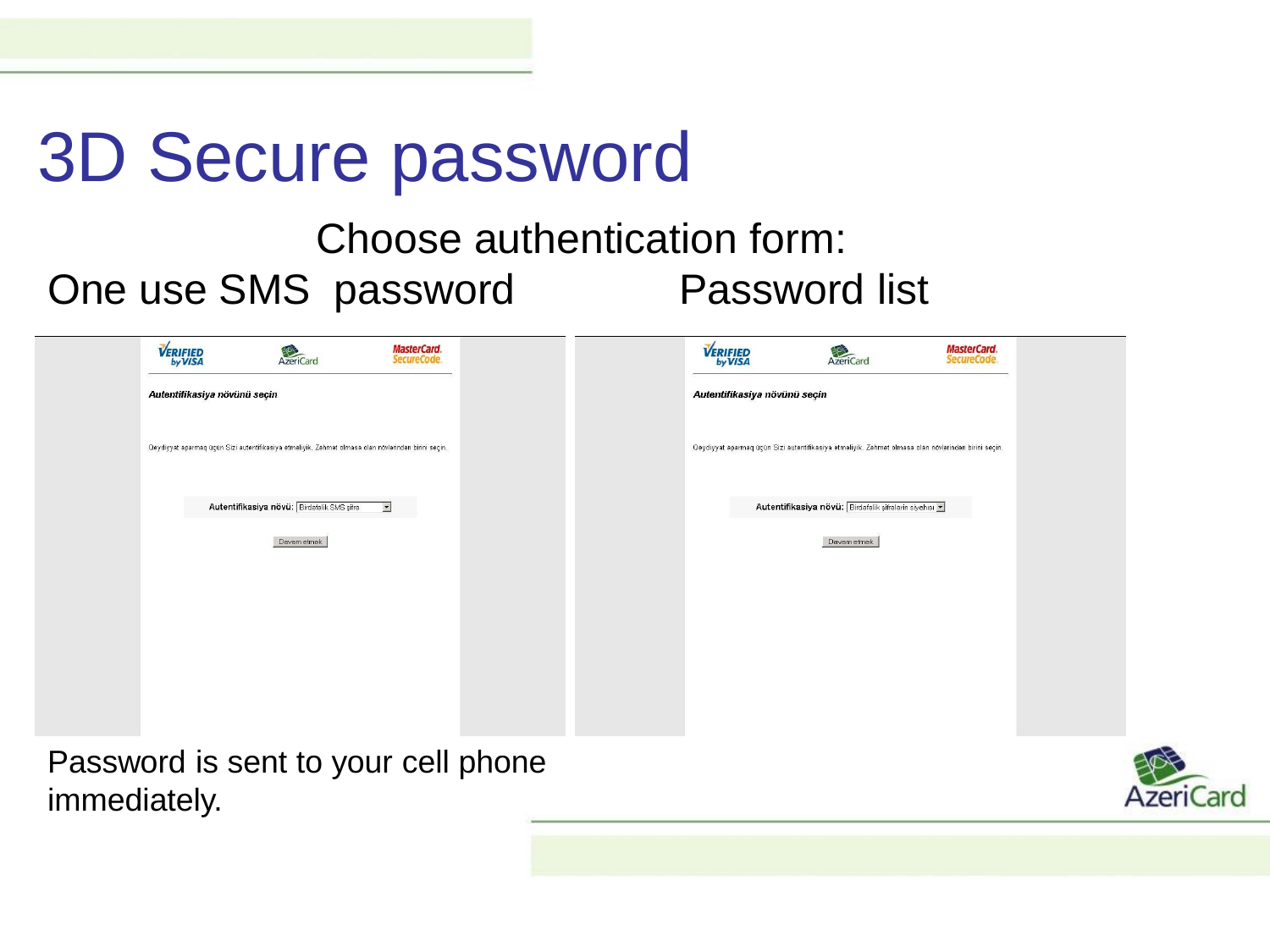Enter expiry date, CVC2 and password.



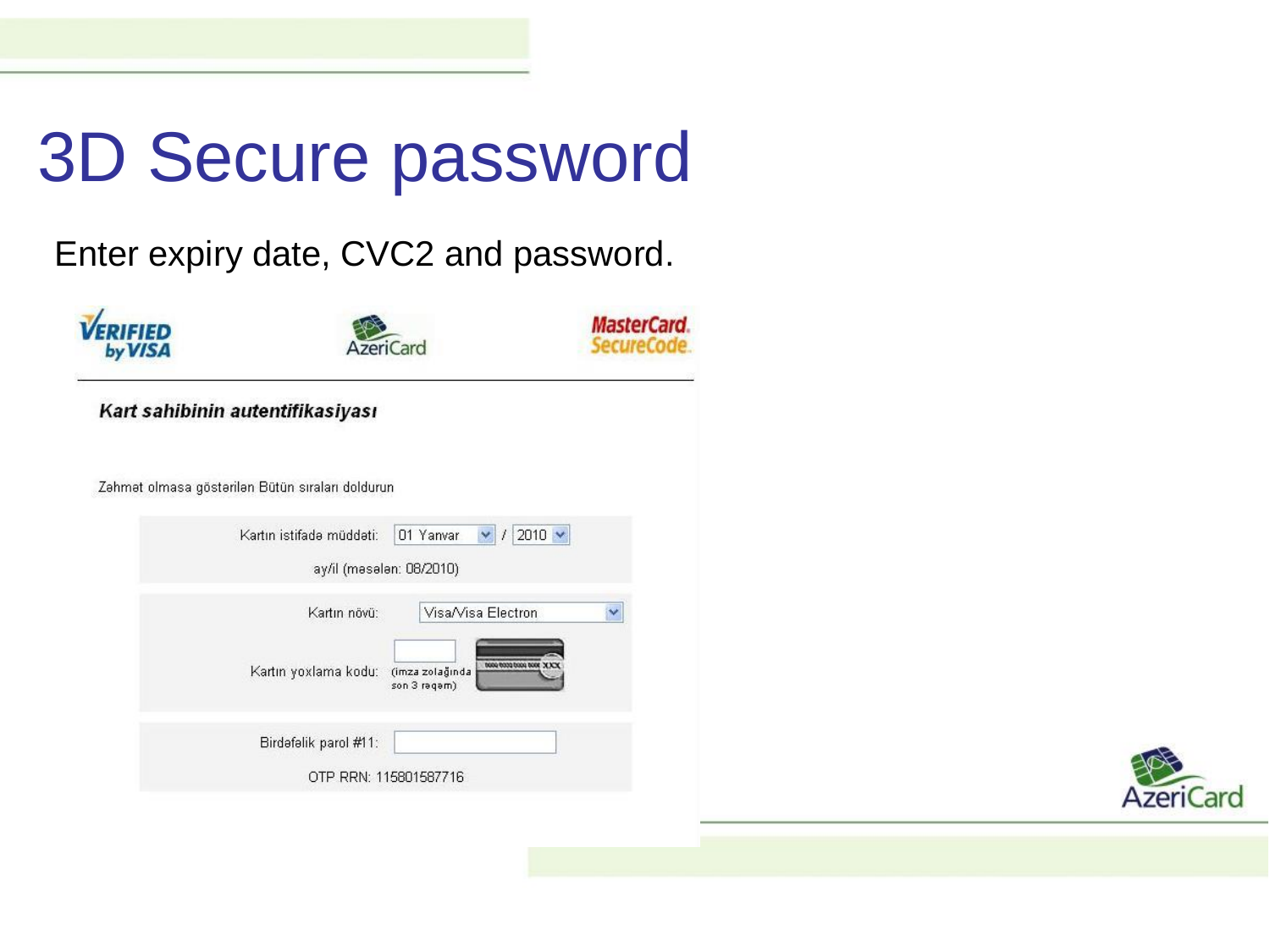Enter username, password, secondary word and greeting text. Password should be minimum 8 symbols length. Password should contain letters, numbers and special signs.

| 313 D<br>by VISA |                                                  | <b>AzeriCard</b>                                                                                                                                       | <b>MasterCard.</b><br>SecureCode. |  |
|------------------|--------------------------------------------------|--------------------------------------------------------------------------------------------------------------------------------------------------------|-----------------------------------|--|
|                  | 3-D Secure parametriorinizi qurun                |                                                                                                                                                        |                                   |  |
|                  | Zehmet olmasa gösterilen Bütün sıraları doldurun |                                                                                                                                                        |                                   |  |
|                  | İstifadəçinin adı:                               |                                                                                                                                                        |                                   |  |
|                  | 3-D Secure parol:                                | Şifrə ən azı 8 işarədən ibarət olmalıdır<br>ve onun terkibinde herfler, regemler ve<br>hüsusi işarələr( !? və s.) olmalıdır.<br>Masalan: Mypassword25! |                                   |  |
|                  | Parolu tesdiq edin:                              |                                                                                                                                                        |                                   |  |
|                  | Parol üçün kömək sözü:                           |                                                                                                                                                        |                                   |  |
|                  | Salamlama:                                       |                                                                                                                                                        |                                   |  |

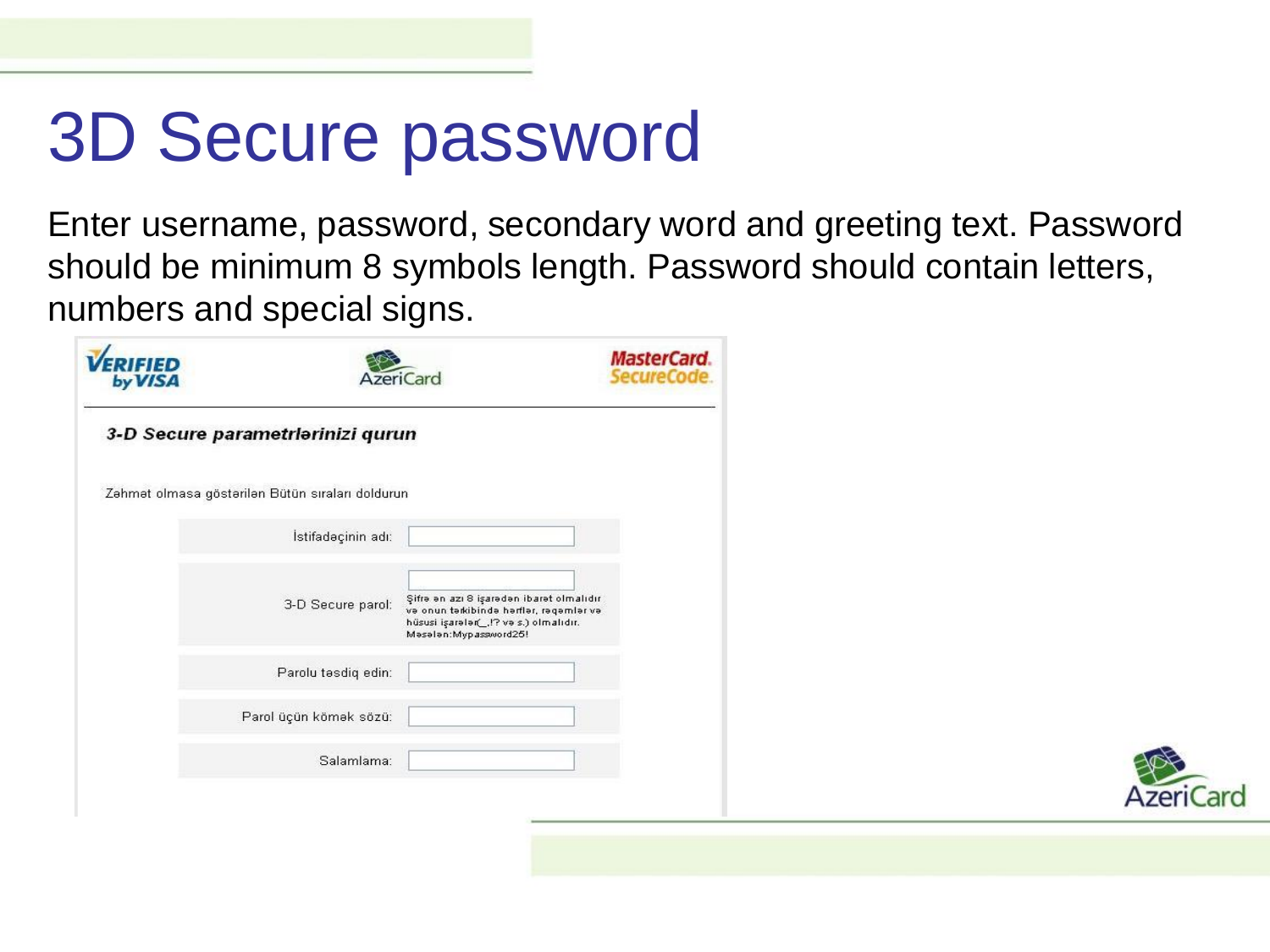Following page will appear after successful registration.